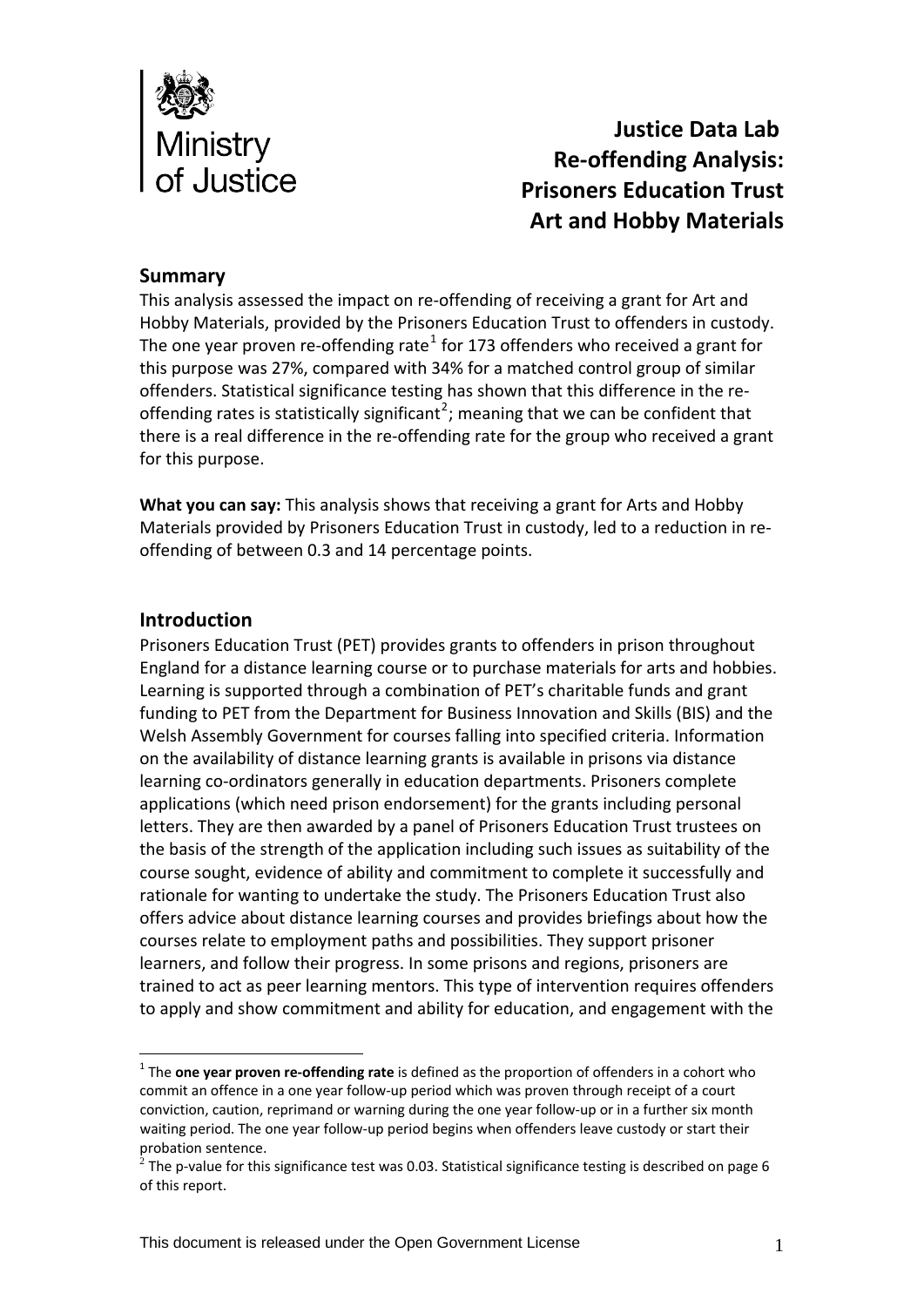arts, so the individuals in the data may have a particular characteristics relating to motivation and educational ability.

This analysis includes a sub‐group of offenders who received a grant for Art and Hobby Materials between 2002 and 2010. Prisoners Education Trust also identified for separate analysis prisoners receiving grants for Accredited and Unaccredited courses funded by BIS, and Open University grants. Analyses of these course types as well as an overall analysis of all Prisoner Education Trust grant types are also available.

## **Processing the Data**



The high rate of attrition seen in the matching process may be due to one or more of the following reasons;

- A high proportion of offenders in the data were on longer prison sentences (4 to more than 10 years), and so may not have been released prior to 2011, for which re-offending information is not yet available;
- Many grants were received a number of years prior to release from custody, meaning that many offenders who started their courses, particularly from 2008 onwards, may not yet have been released from custody.
- Grants were received, and the relevant courses took place from 2002, and so many of those on longer sentences may have been in custody since before 2000, when there were known issues with the administrative datasets we use;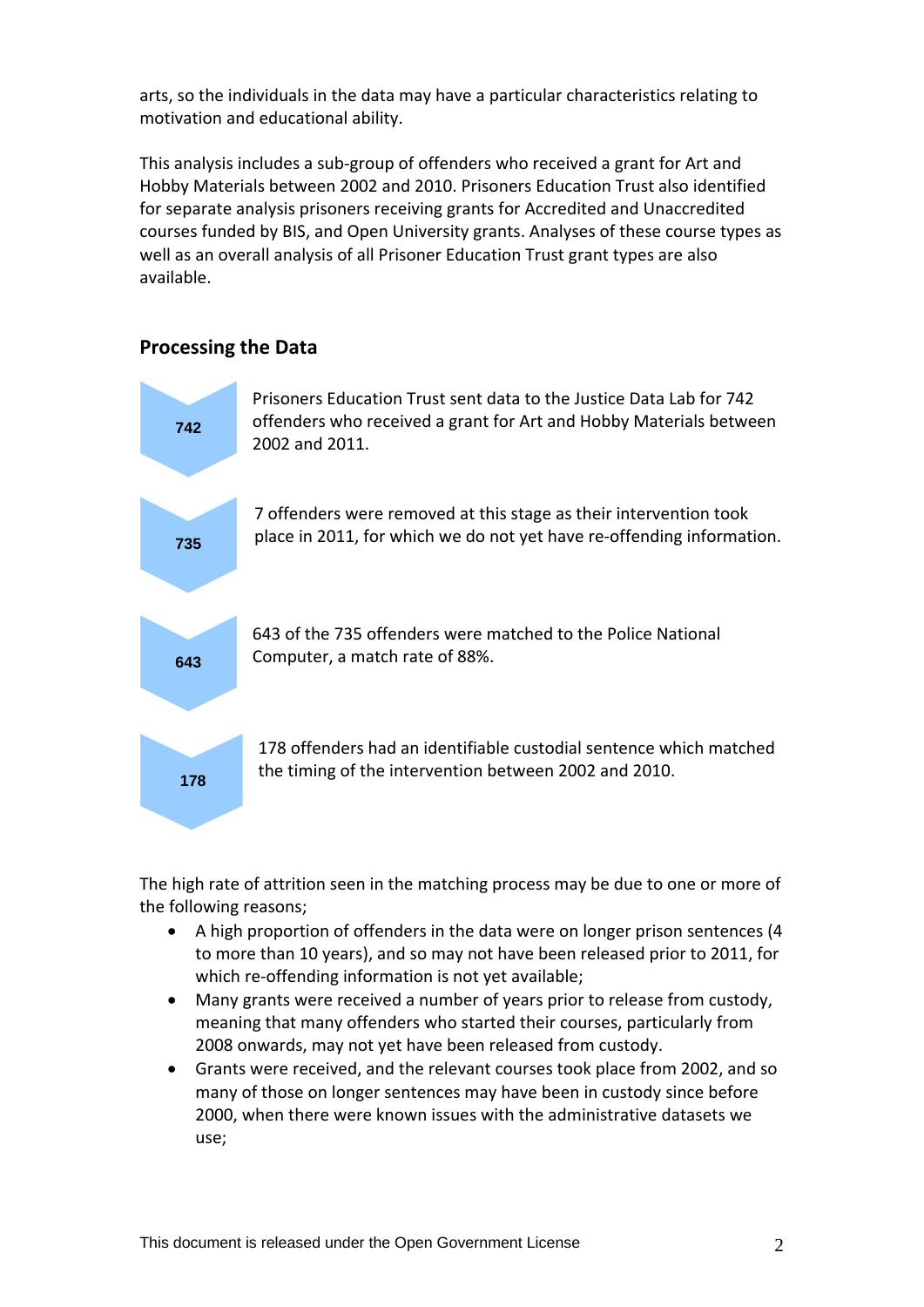Additionally, many offenders were removed from the analysis at the matching stage due to having life sentences; index or previous offences of a sexual nature, or shorter prison sentences than the rest of the group (for modelling purposes).

# **Creating a Matched Control Group**



Of the 178 offender records for which re‐offending data was available, 173 could be matched to offenders with similar characteristics, but who did not receive a grant from Prisoners Education Trust. In total the matched control group consisted of 54,751 offender records.

The Annex provides information on the similarity between the treatment and control groups. Further data on the matching process is available upon request.

## **Results**

The one year proven re-offending rate for 173 offenders who received a grant through the Prisoners Education Trust for Art and Hobby Materials was 27%, compared with 34% for a matched control group of similar offenders. This information is displayed in Figure 1 on the next page.

Figure 1 on the next page presents the 95 per cent confidence intervals for the re‐ offending rates of both groups, i.e. the range in which we can be 95 per cent sure that the true re‐offending rate for the groups lie. For this analysis we can be confident that the true difference in re‐offending between the two groups is between 0.3 and 14 percentage points. It is important to show confidence intervals because both the treatment and matched control groups are samples of larger populations; the re‐offending rate is therefore an estimate for each population based on a sample, rather than the actual rate.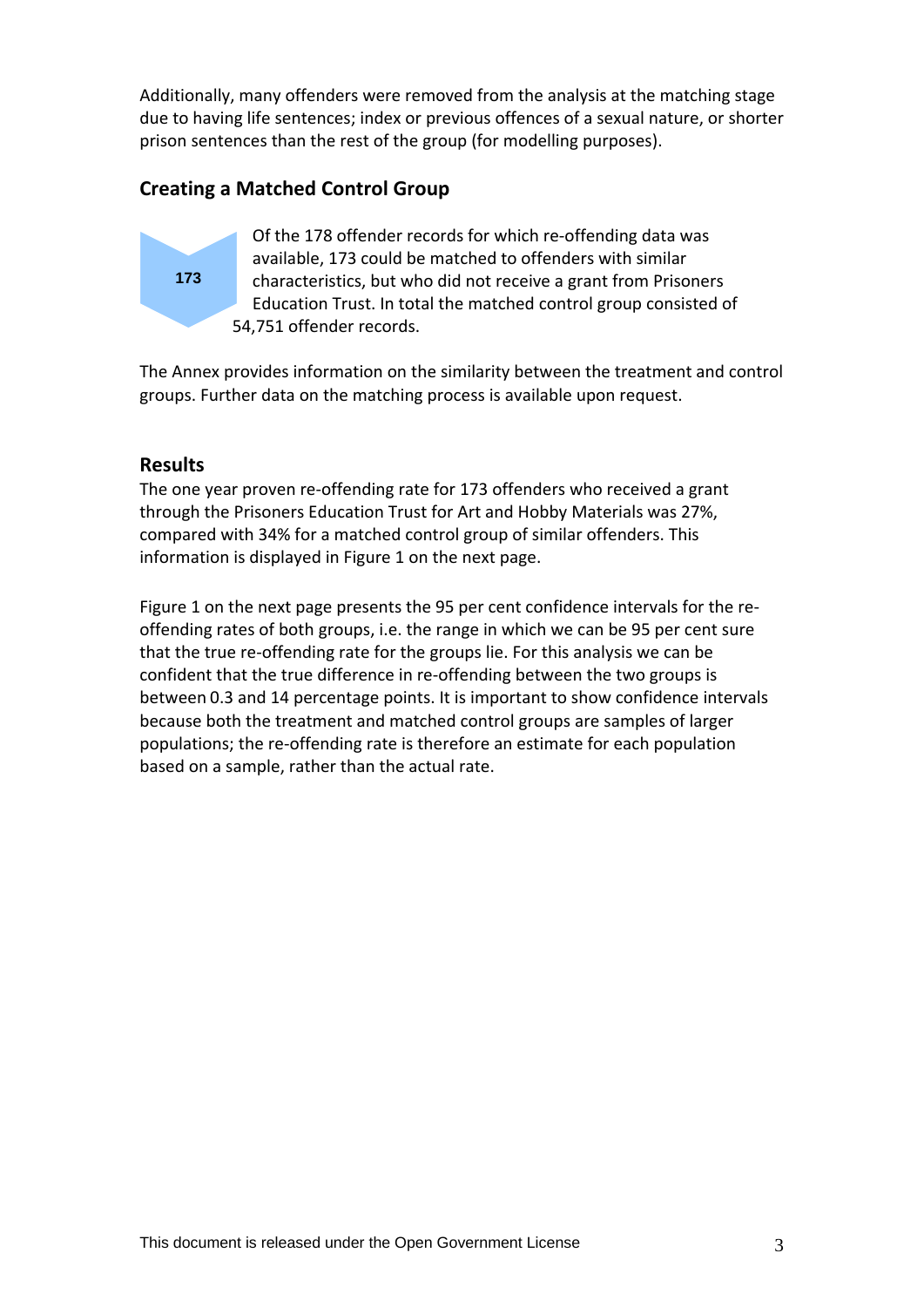*Figure 1: The best estimates for the one year proven re‐offending rate for offenders who received a grant for Art and Hobby Materials from Prisoners Education Trust, and a matched control group*



The precision of this estimate could be improved if the size of the Prisoners Education Trust programme group used in the analysis was increased.

## **Additional proven re‐offending measures Frequency of re‐offending**

The frequency of one year proven re-offending for 173 offenders who received a grant from the Prisoners Education Trust for Arts and Hobby Materials was 0.8 offences per individual, compared with 1.1 per individual in the matched control group. Statistical significance testing has shown that this difference in the re‐ offending rates is statistically significant<sup>[3](#page-3-0)</sup>.

This result is in line with the findings around the indicator of one year proven re‐ offending; the subject of this report. The same caveats and limitations apply to these findings, which are described below.

## **Caveats and Limitations**

1

The statistical methods used in this analysis are based on data collected for administrative purposes. While these include details of each offender's previous criminal, benefit and employment history alongside more basic offender characteristics such as age, gender and ethnicity, it is possible that other important contextual information that may help explain the results has not been accounted for.

<span id="page-3-0"></span> $3$  The p-value for this significance test was 0.03. Statistical significance testing is described on page 6 of this report.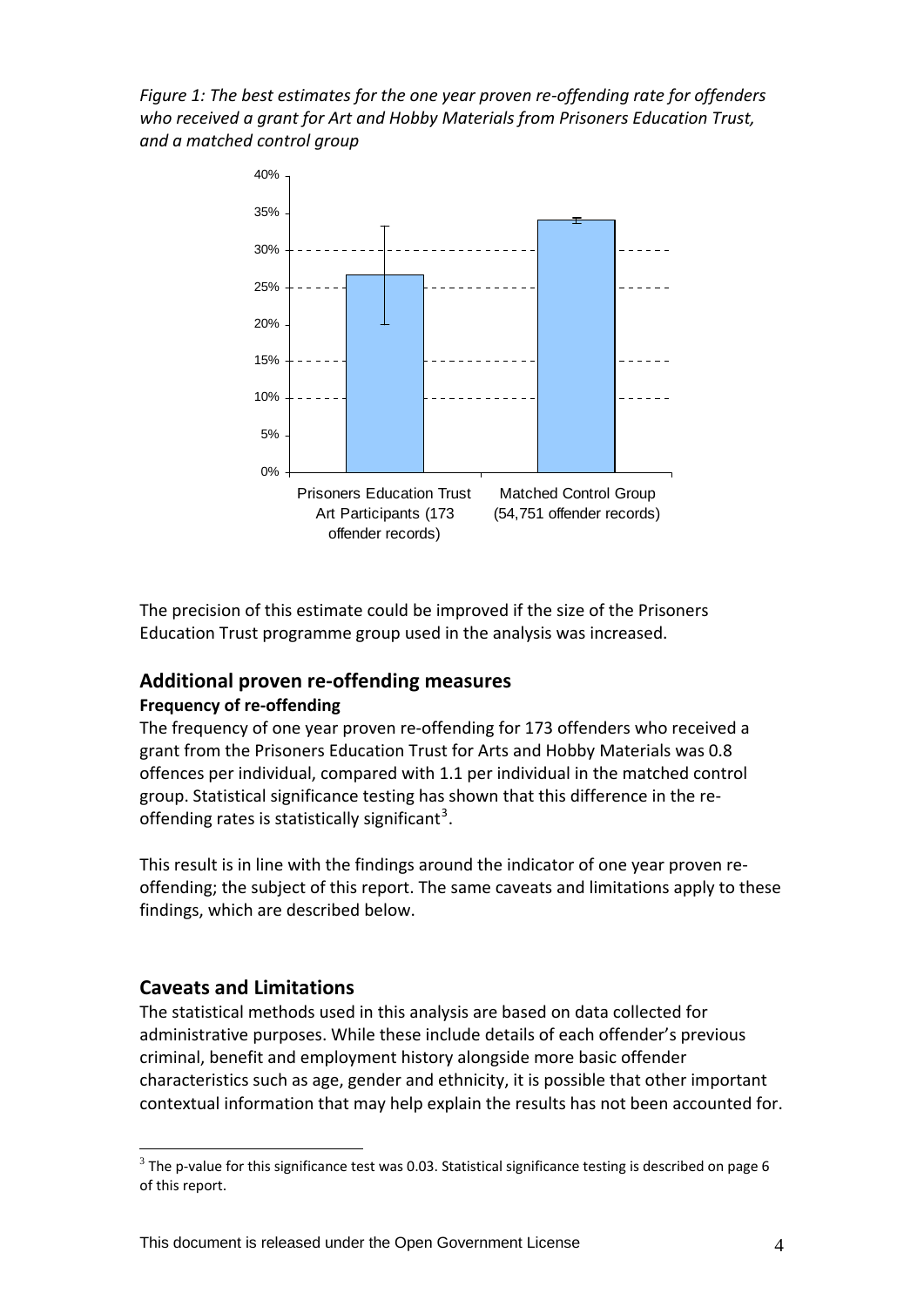It is possible that underlying characteristics about the individuals included in the analysis which were not captured by the data (e.g. attendance at other interventions or services targeted at offenders) may have impacted re‐offending behaviour. It is also possible that there are additional underlying characteristics about the individuals included in the analysis which were not captured by the data, for example attendance on other interventions targeted at offenders, that may have impacted re-offending behaviour. In particular, it would have been helpful in this analysis to take account of education attainment or ability, engagement with the arts, and motivation to change. It is possible that these characteristics could account for, or explain the observed reduction in re-offending.

Many organisations that work with offenders will look to target specific needs of individuals; for example improving housing, or employability. However, how the organisations select those individuals to work with could lead to selection bias, which can impact on the direction of the results. For example; individuals may self select into a service, because they are highly motivated to address one or more of their needs. This would result in a positive selection bias, meaning that for these persons we would generally expect a better re‐offending outcome as they are more motivated. Alternatively, some organisations might specifically target persons who are known to have more complex needs and whose attitudes to addressing their needs are more challenging. This would result in a negative selection bias, meaning that for these persons we would generally expect a poorer re‐offending outcome as they are not motivated. However, factors which would lead to selection bias in either direction are not represented in our underlying data, and cannot be reflected in our modelling. The particular type of intervention this analysis pertains to requires offenders to apply and show commitment and ability for education, and engagement with the arts, and so the individuals in the data may have particular characteristics relating to motivation and educational ability. This means that all results should be interpreted with care, as selection bias cannot be accounted for in analyses.

Furthermore, only 173 of the 742 unique offender records originally shared with the MoJ were in the final treatment group. The section "Processing the Data" outlines key steps taken to obtain the final group used in the analysis. In many analyses, the creation of the matched control group will mean that some individuals, who will usually have particular characteristics – for example a particular ethnicity, or have committed a certain type of offence, will need to be removed to ensure that the modelling will work. Steps will always be taken at this stage to preserve as many individuals as possible, but due to the intricacies of statistical modelling some attrition at this stage will often result. As such, the final treatment group may not be representative of all offenders who received a grant for Art and Hobby Materials from Prisoners Education Trust. In all analyses from the Justice Data Lab, persons who have ever been convicted of sex offences will be removed, as these individuals are known to have very different patterns of re‐offending.

The re‐offending rates included in this analysis **should not** be compared to the national average, nor any other reports or publications which include re-offending rates – including those assessing the impact of other interventions. The re-offending rates included in this report are specific to the characteristics of those persons who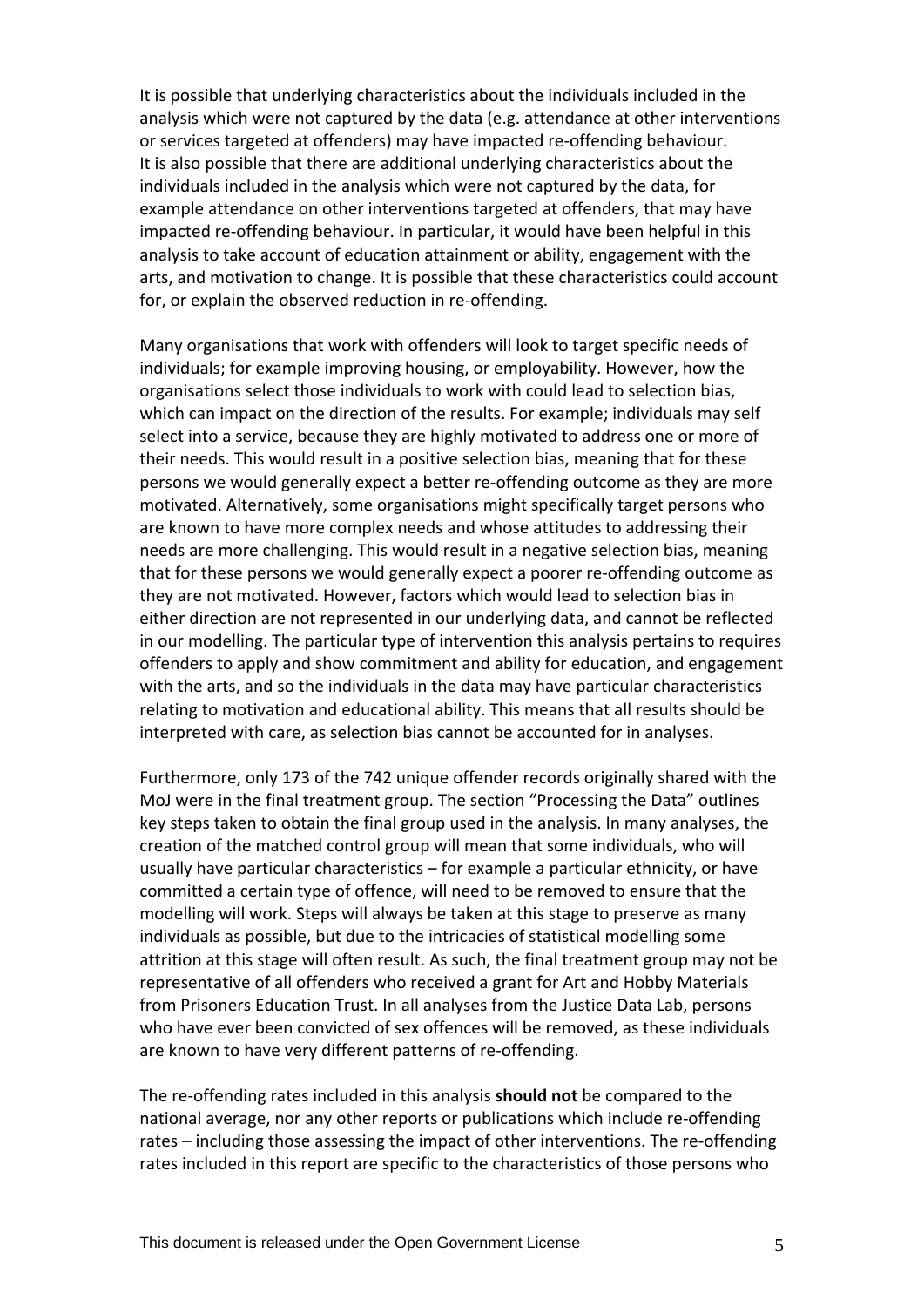received a service from Prisoners Education Trust, and could be matched. Any other comparison would not be comparing like for like.

For a full description of the methodology, including the matching process, see [www.justice.gov.uk/downloads/justice](http://www.justice.gov.uk/downloads/justice-data-lab/justice-data-lab-methodology.pdf)‐data‐lab/justice‐data‐lab‐methodology.pdf.

#### **Assessing Statistical Significance**

This analysis uses statistical testing to assess whether any differences in the observed re‐offending rates are due to chance, or if the intervention is likely to have led to a real change in behaviour. The outcome of the statistical testing is a value between 0 and 1, called a 'p-value', indicating the certainty that a real difference in re-offending between the two groups has been observed. A value closer to 0 indicates that the difference in the observed re‐offending rates is not merely due to chance. For example, a p‐value of 0.01 suggests there is only a 1 per cent likelihood that any observed difference in re‐offending has been caused by chance.

For the purposes of the analysis presented in this report, we have taken a p-value of up to 0.05 as indicative of a real difference in re‐offending rates between the treatment and control groups.

The confidence intervals in the figure are helpful in judging whether something is significant at the 0.05 level. If the confidence intervals for the two groups do not overlap, this indicates that there is a real difference between the re‐offending rates.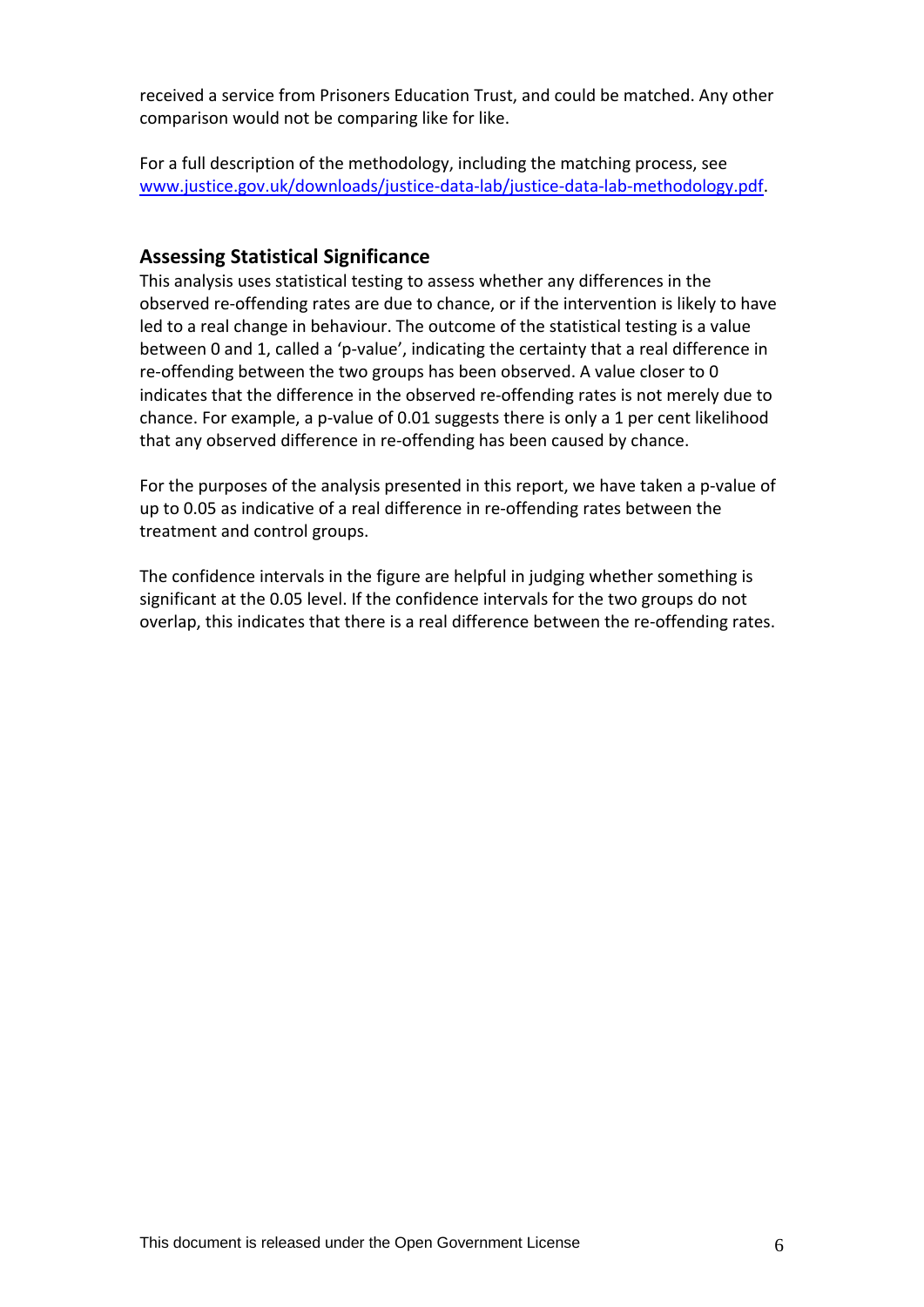#### **Annex**

**Table 1: Characteristics of offenders in the treatment and control groups**

|                                                                                                                                                                                                                                                   | <b>Treatment Group</b> | <b>Matched Control</b><br>Group | <b>Standardised</b><br><b>Difference</b> |
|---------------------------------------------------------------------------------------------------------------------------------------------------------------------------------------------------------------------------------------------------|------------------------|---------------------------------|------------------------------------------|
| Number in group                                                                                                                                                                                                                                   | 173                    | 54,751                          |                                          |
| <b>Ethnicity</b>                                                                                                                                                                                                                                  |                        |                                 |                                          |
| White                                                                                                                                                                                                                                             | 100%                   | 100%                            | $\bf{0}$                                 |
| <b>Nationality</b>                                                                                                                                                                                                                                |                        |                                 |                                          |
| <b>UK</b>                                                                                                                                                                                                                                         | 100%                   | 100%                            | $\mathbf 0$                              |
| Gender                                                                                                                                                                                                                                            |                        |                                 |                                          |
| Male                                                                                                                                                                                                                                              | 100%                   | 100%                            | $\bf{0}$                                 |
| Age                                                                                                                                                                                                                                               |                        |                                 |                                          |
| Mean age at Index Offence                                                                                                                                                                                                                         | 35                     | 35                              | $\overline{\mathbf{2}}$                  |
| Mean age at first contact with CJS                                                                                                                                                                                                                | 18                     | 18                              | $\overline{2}$                           |
| Index Offence <sup>1</sup>                                                                                                                                                                                                                        |                        |                                 |                                          |
| Violent offences including Robbery                                                                                                                                                                                                                | 46%                    | 47%                             | $-1$                                     |
| <b>Burglary</b>                                                                                                                                                                                                                                   | 20%                    | 21%                             | $-1$                                     |
| Theft, Handling, Fraud, Forgery and Motoring offences                                                                                                                                                                                             | 7%                     | 6%                              | $\overline{\mathbf{2}}$                  |
| Criminal Damage and Other                                                                                                                                                                                                                         | 6%                     | 5%                              | $\overline{\mathbf{3}}$                  |
| Drugs                                                                                                                                                                                                                                             | 21%                    | 21%                             | $-1$                                     |
| <b>Length of Custodial Sentence</b>                                                                                                                                                                                                               |                        |                                 |                                          |
| 12 months to less than 4 years                                                                                                                                                                                                                    | 43%                    | 42%                             | $\overline{\mathbf{2}}$                  |
| 4 years to 10 years                                                                                                                                                                                                                               | 51%                    | 52%                             | $-2$                                     |
| More than 10 years                                                                                                                                                                                                                                | 6%                     | 6%                              | $\bf{0}$                                 |
| Criminal History <sup>2</sup>                                                                                                                                                                                                                     |                        |                                 |                                          |
| Mean Copas Rate                                                                                                                                                                                                                                   | $-0.9$                 | $-0.9$                          | $\bf{0}$                                 |
| Mean total previous offences                                                                                                                                                                                                                      | 42                     | 42                              | $-1$                                     |
| Mean previous custodial events                                                                                                                                                                                                                    | 5                      | 5                               | $-2$                                     |
| Mean previous criminal convictions                                                                                                                                                                                                                | 14                     | 14                              | $-1$                                     |
| Mean previous court orders                                                                                                                                                                                                                        | 4                      | 4                               | $-1$                                     |
| <b>Employment and Benefit History</b>                                                                                                                                                                                                             |                        |                                 |                                          |
| In P45 employment (year prior to conviction)                                                                                                                                                                                                      | 24%                    | 25%                             | $-1$                                     |
| In P45 employment (month prior to conviction)                                                                                                                                                                                                     | 8%                     | 8%                              | 0                                        |
| Claiming Out of Work Benefits (year prior to conviction) <sup>3</sup>                                                                                                                                                                             | 82%                    | 82%                             | 1                                        |
| Claiming Job Seekers Allowance (year prior to conviction)                                                                                                                                                                                         | 53%                    | 53%                             | $\bf{0}$                                 |
| Claiming Incapacity Benefit (year prior to conviction)                                                                                                                                                                                            | 39%                    | 39%                             | $\bf{0}$                                 |
| Claiming Income Support (year prior to conviction)                                                                                                                                                                                                | 31%                    | 32%                             | $-1$                                     |
| Notes:                                                                                                                                                                                                                                            |                        |                                 |                                          |
| 1 Index Offence is based on OGRS categories. Further details on make-up of categories available upon request.                                                                                                                                     |                        |                                 |                                          |
| 2 All excluding Penalty Notices for Disorder. All prior to Index Offence.<br>3 Out of Work Benefits include people on Jobseeker's Allowance (JSA), Employment and Support Allowance (ESA), Incapacity                                             |                        |                                 |                                          |
| Benefits (IB) and Income Support (IS) but it does not count people whose primary benefit is Carer's Allowance (CA).<br>All figures (except mean copas rate) are rounded to the nearest whole number, this may mean that percentages do not sum to |                        |                                 |                                          |
| 100%.                                                                                                                                                                                                                                             |                        |                                 |                                          |
| <b>Standardised Difference Key</b>                                                                                                                                                                                                                |                        |                                 |                                          |
| Green - the two groups were well matched on this variable (5% or less)                                                                                                                                                                            |                        |                                 |                                          |
| Amber - the two groups were reasonably matched on this variable (6%-10%)                                                                                                                                                                          |                        |                                 |                                          |

**Red - the two groups were poorly matched on this variable (10% +)**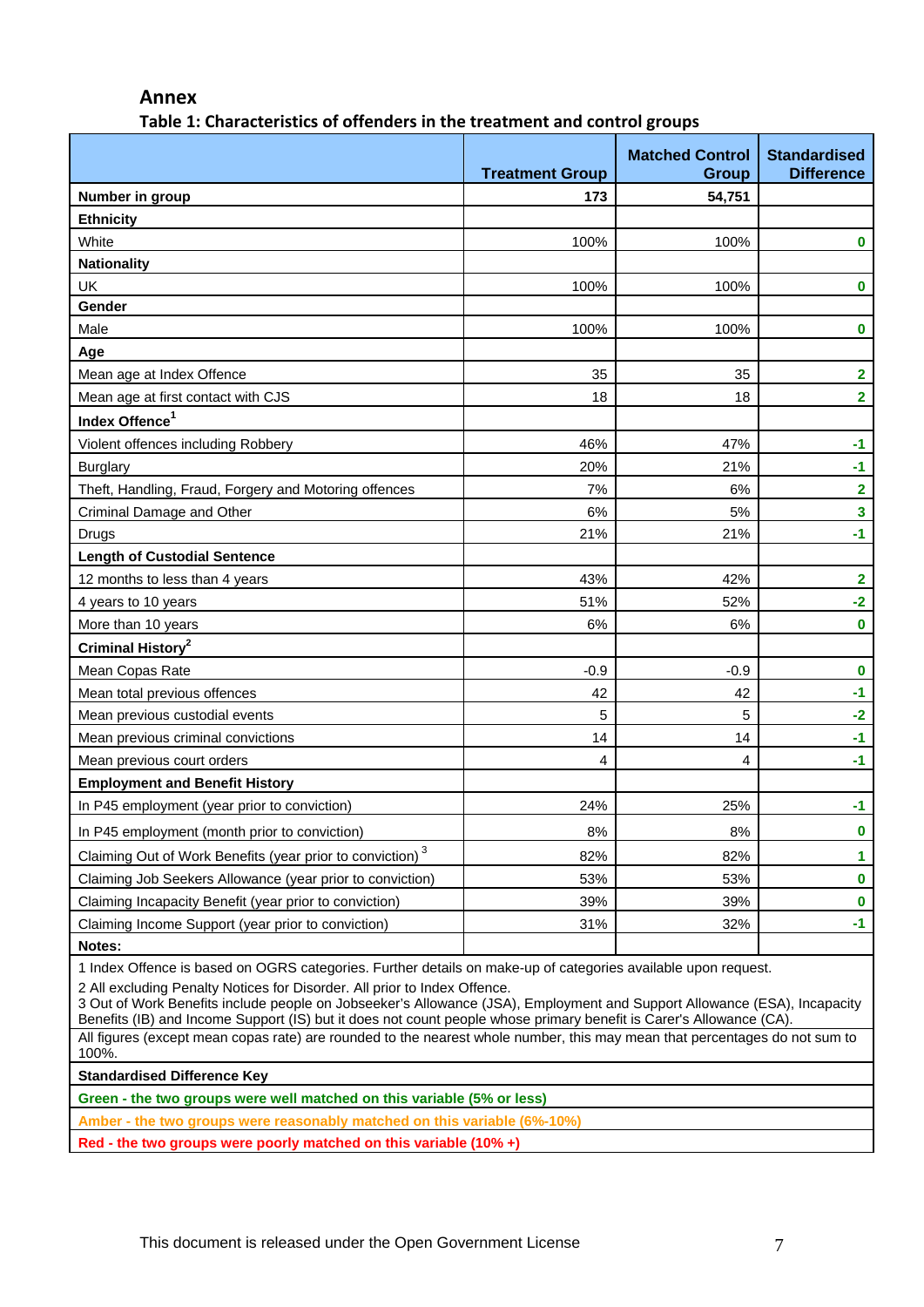Table 1 on the previous page shows that the two groups were well matched on all variables found to have associations with receiving treatment and/or re-offending. The standardised mean differences are highlighted green because they were between ‐5% and 5%, indicating close matches on these characteristics.